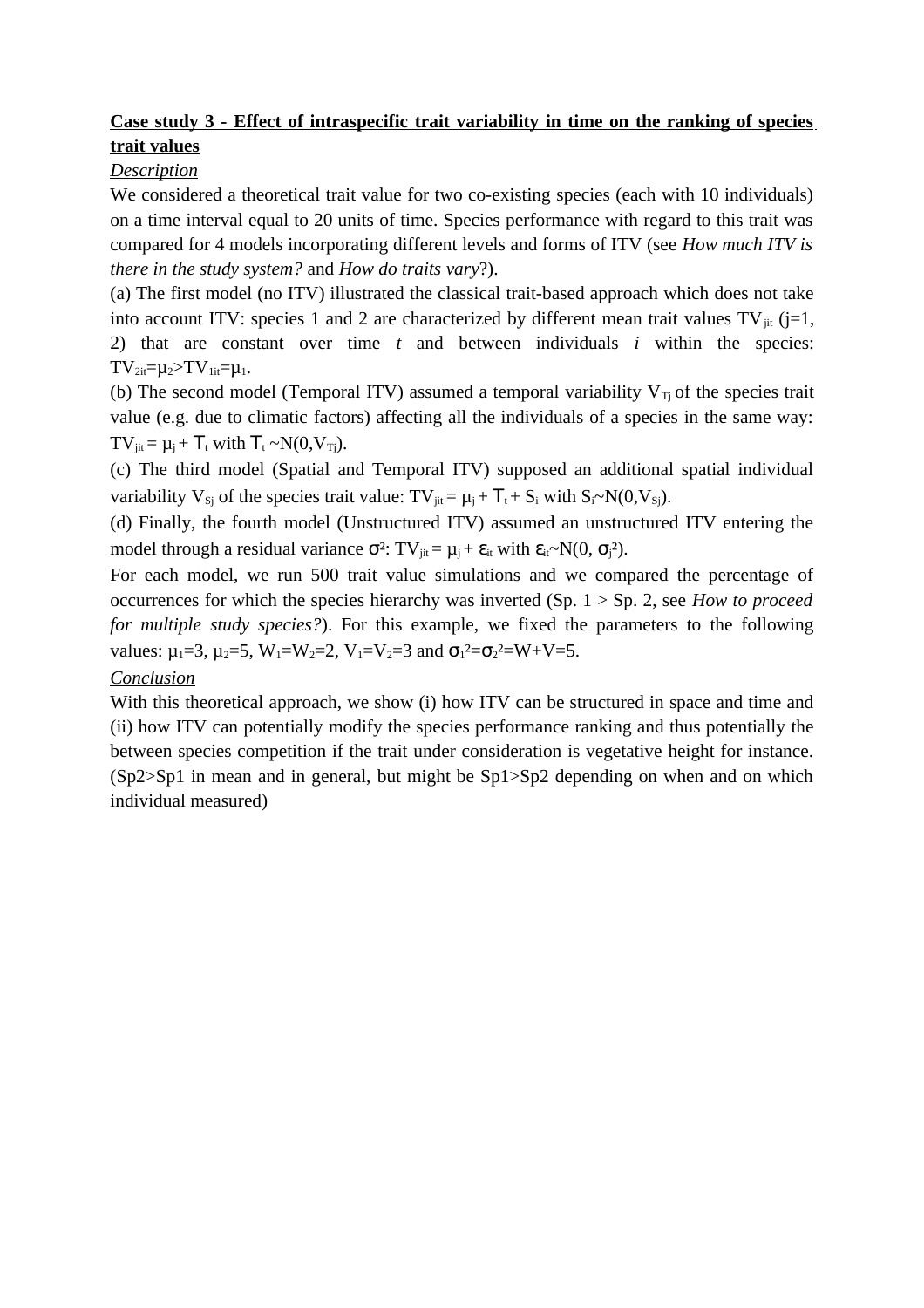

*Fig. S1 - Effect of intraspecific trait variability in time on the ranking of species trait values*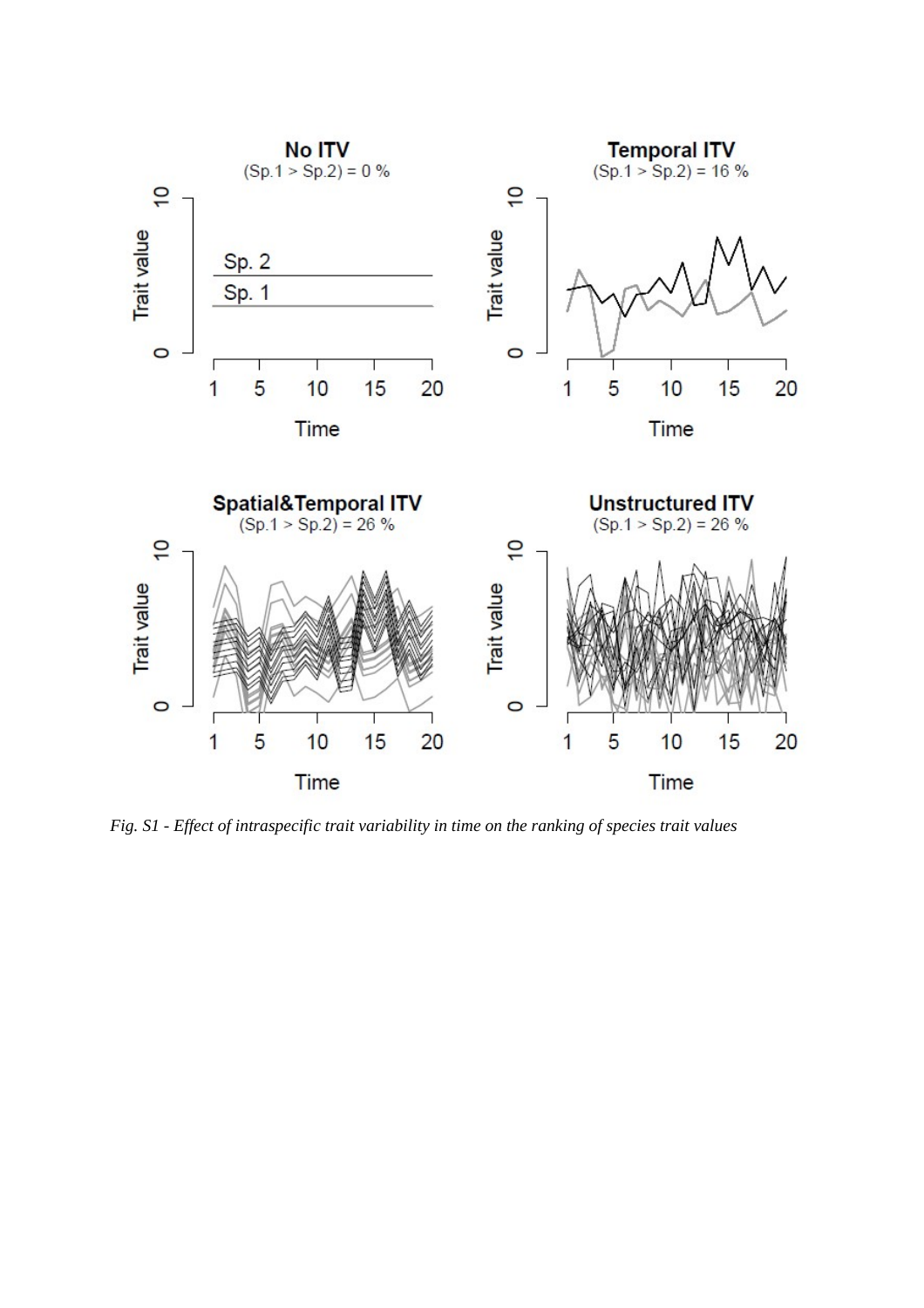## **Figure S2. Intraspecific trait variability (ITV) for the specific leaf area of two grasses:** *Dactylis glomerata* **and** *Festuca paniculata*

*D. glomerata* is a fast-growing species (acquisitive strategy) and *F. paniculata* a slowgrowing species (conservative strategy), both being perennial, broadly-distributed graminoids. Distributions of specific leaf area (SLA) values for *D. glomerata* (left, dark grey) and *F. paniculata* (right, light grey) have been gathered from the literature and are represented with violin plots. Violin plots are a combination of a boxplot and a kernel density plot (a nonparametric way of estimating the probability density function of a random variable). They present (i) the density of the data estimated by kernel method (in grey) (ii) the median value (black dash) (iii) the inter-quartile range: between the first and the third ones (black segment). Each distribution represents a different study. The environmental and genetic factors ("treatments") resulting in ITV, are given as symbols below (or above). The four vertical arrows represent respectively: ITV for *D. glomerata*, the difference between SLA mean values for *D. glomerata* and *F. paniculata* (interspecific variability) and the overlap between the overall distributions of SLA values for the two species. Mean SLA values are very different for the two species:  $25.9 \text{ mm}^2 \text{ mg}^{-1}$  for *D. glomerata* vs.  $11.4 \text{ mm}^2 \text{ mg}^{-1}$  for *F. paniculata* , *t* = 31.7 and *P* < 0.0001).